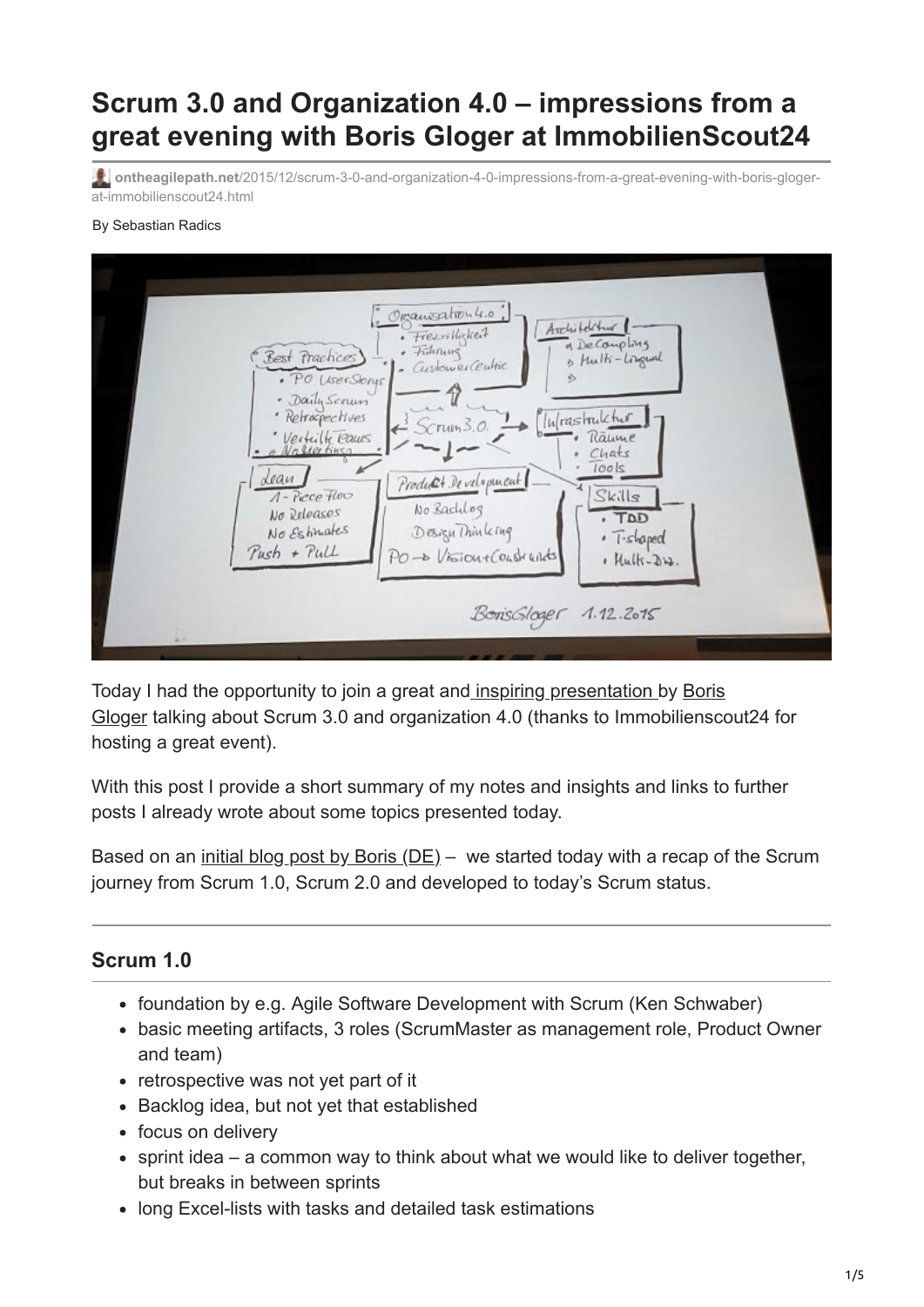## **What did we learn?**

- breaks between sprints don't make sense
- role of PO was still a business analyst role
- why 30 days and what does it mean is it calendar days, what about Christmas
- sprint planning and commitments did not work

## **Scrum 2.0**

- roughly since 2004 driving question, how could it really work?
- breakthrough for retrospectives on the Scrum Gathering in Vienna ... shortly thereafter commonly used practice
- more advanced ideas about the sprint planning
	- PO has to prepare the backlog and user stories
	- PO has to know what she wants
	- PO became the single wring able neck
- Sprint review pattern ... PO decides if the delivered is right or wrong
	- created a difficult situation for the PO
	- did the team fail when something did not get delivered (based on Waterfall-like thinking … for sure the team failed))
	- followed by the PO shouting on the team

## **What did we learn?**

- PO mega busy
- we created a really stressful environment
- things were not really clear
- but many best practices arose
	- requirements were articulated using user stories
	- $\circ$  dailies post it moving sessions
	- one can build a huge amount of trash following best practices
- Scrum and the process ... Scrum as the Silver Bullet
- great selling argumentation for Scrum
- it worked somehow on methodical level but did not address several problems e.g.
- scaling
	- approach to use Scrum of Scrum
	- $\circ$  collocated teams e.g in 2010/11 huge teams 18, 18 coaches, 18 POs ... highly stressful, not that much fun … and the organization killed the initiative shortly after the project was delivered
	- heavy meeting load for the PO Daily, SOS, PO-Daily, Review … does not scale
- architecture … topic commonly shared infrastructure addressed via communities of practice
	- team delegation and architects, but slow and often no decisions leading to the best people leaving the community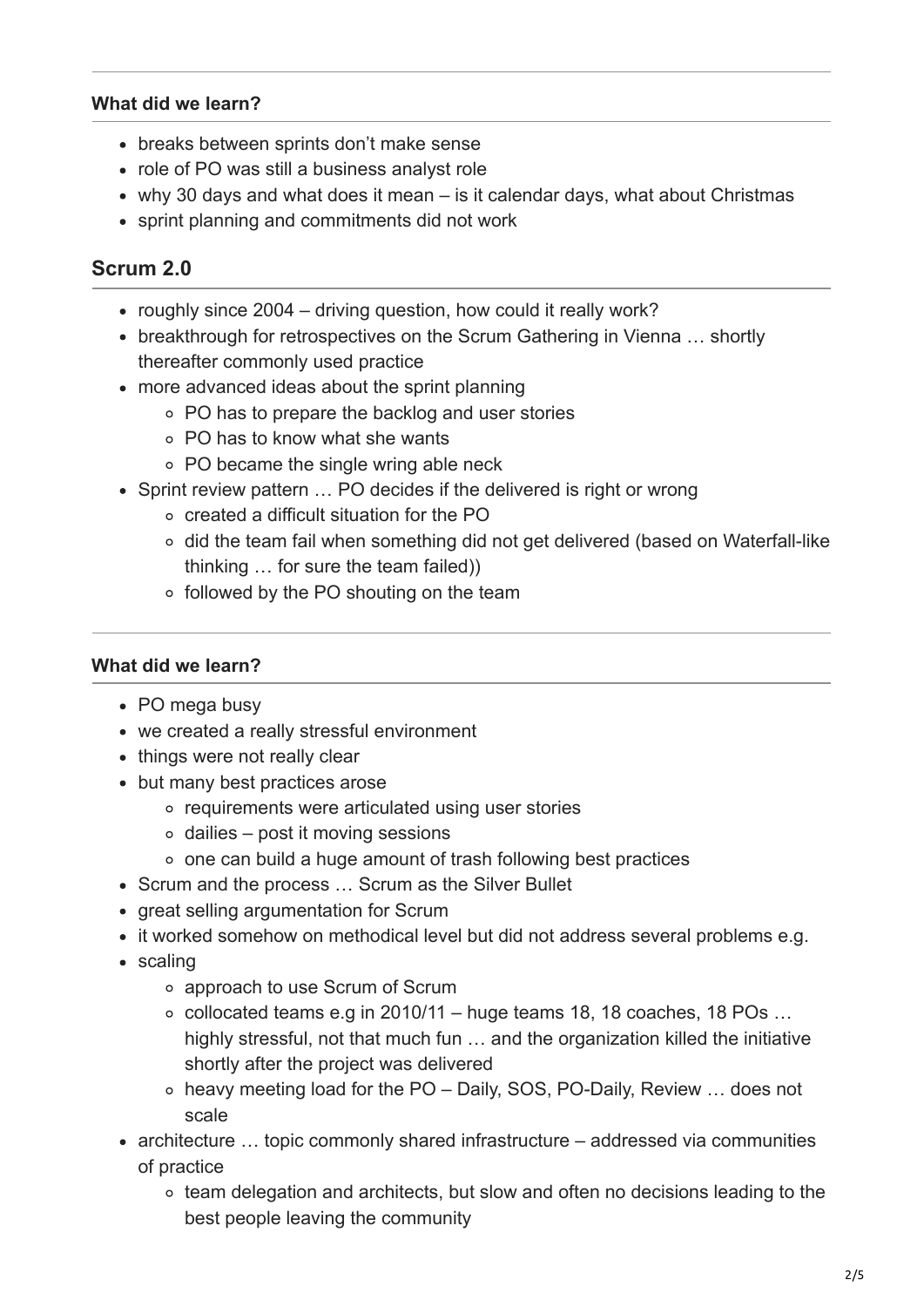## today called guilds

## **process, process, process**

## **Scrum 3.0**



- ideas collected from the last 2-3 years
- all methods elaborated
- new best practices

## **Product Owner**

- it is not her duty to write stories, its the team's responsibility
	- team has close contact to the customer … and **developers write stories**
	- PO is responsible for creating and transporting the **product vision** … the **WHY becomes the central question** to answer
	- $\circ$  team includes everyone necessary to really build the product/system

## **Dailies**

- major goal: **progress**
- everyone shows their progress on the product instead of moving tickets around
- Mob programming all work TOGETHER and show themselves the results (pairing next level)
- no more PO dailies
- distributed teams reduce amount of necessary communication by through an intelligent architecture with clean interfaces and restructure your organization accordingly
- company example one product one team, teams build that product like they think and its ok if there are differences among products (you can drive some level of standardization using guilds if necessary)

*Recommended reading: [Scrumban \[R\]Evolution of Scrum](http://www.ontheagilepath.net/?p=36)*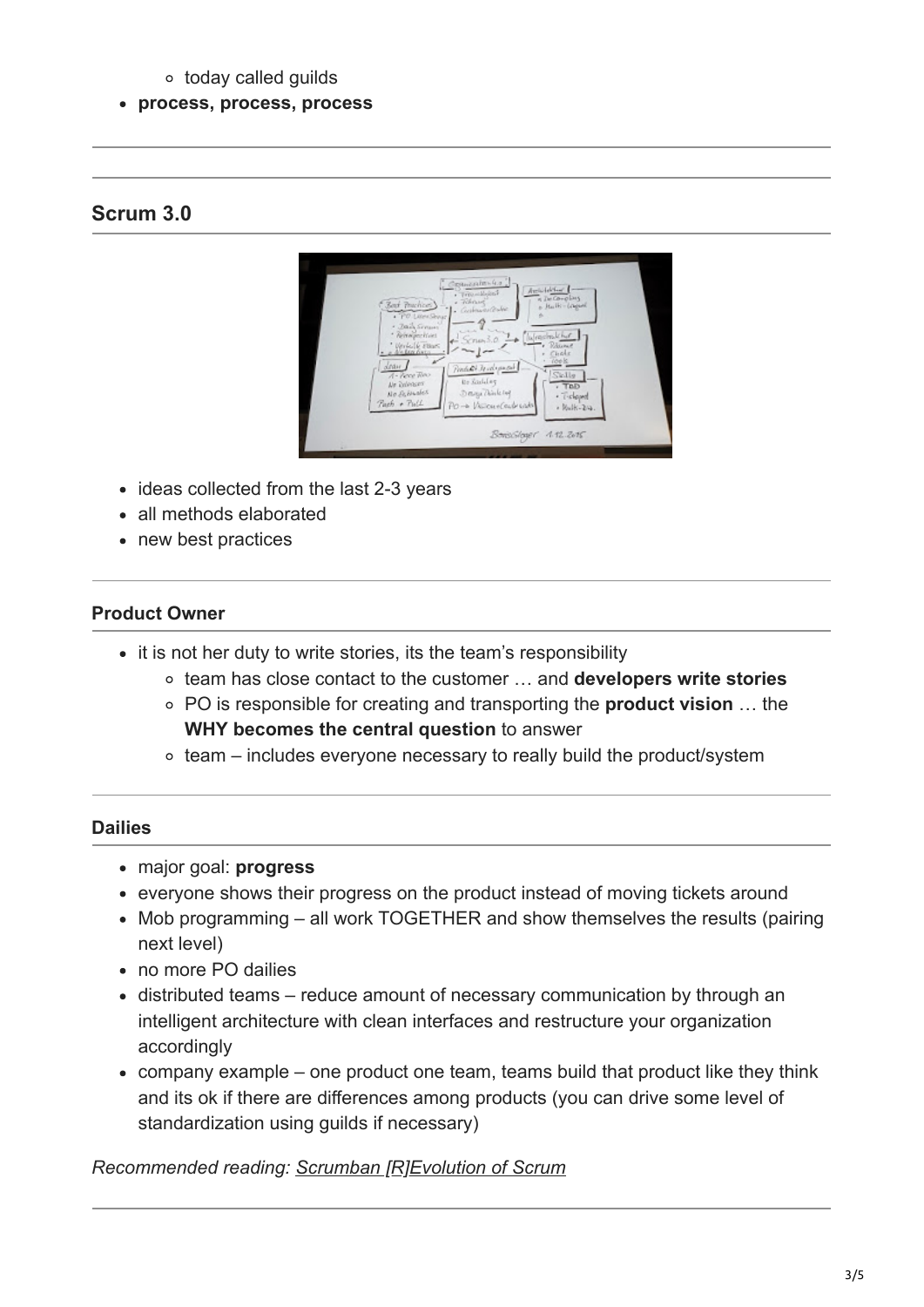## **NoMeetings**

- reviews and dailies are removed or completely changed
- **cancel all regular planned meetings**
- establish communication on different channels e.g. chat
- ad hoc session to discuss next steps on your product development
- optional meeting attendance
	- if someone does not attend, its his duty to get up to date afterwards. Its a shift of responsibility back to the individual
- pair programming (Manlow Innovation) that really established pair programming in a tough manner

## **One piece flow**

- people just work on one story at a time all together (e.g. using Mob programming)
- differences really get transparent

## *Recommended reading: [#NoSprints](http://www.ontheagilepath.net/?p=46)*

## **No estimates**

- who still needs story point estimations?
- its enough to count things that get delivered in a given amount of time
- story points were an interesting idea back in 2003, aiming to remove estimation in hours
- using Kanban one tries to optimize flow and thoughput
	- o reduce backlog size
	- PO has to learn to say NO
	- best backlog size is 1
	- communicate and establish that we do one thing at a time and not more … FOCUS

## *Recommended reading: [#NoEstimates](http://www.ontheagilepath.net/?p=26)*

#### **No releases**

- get it live immediately and receive real customer feedback (not management and PO can decide what works for the customer, it the customer who decides)
- user stories are no laws but a way to foster communication
- working with releases created delays lets work on removing these delays
- $\bullet$  embed deployment in the team DevOps the team builds it, the team is shipping it

## **Product development**

not longer with backlogs but using design thinking approaches, hypotheses and data